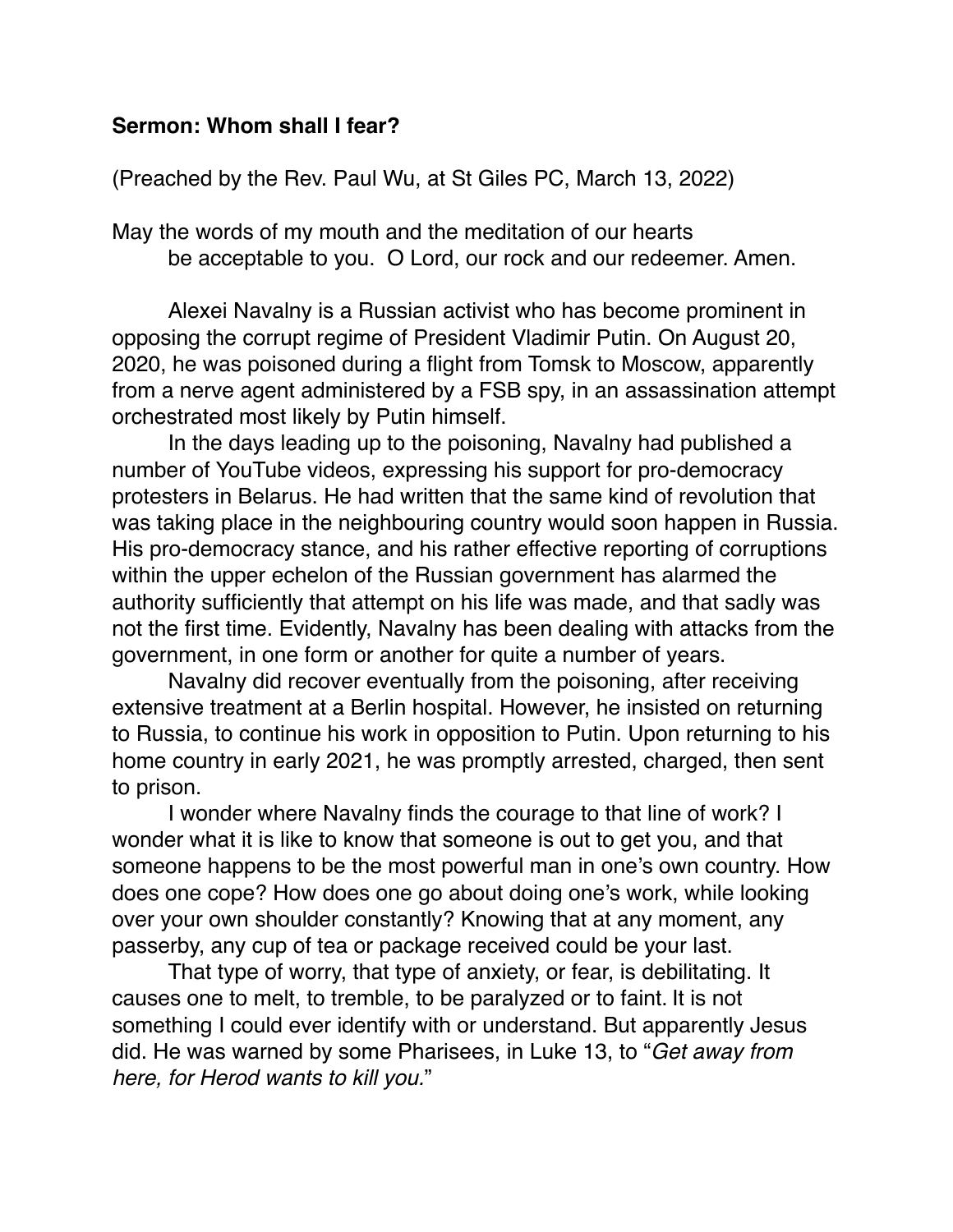This is not the first nor the last time that Luke evoked the power of Herod. One could even argue that the gospel writer had synchronized his work with the Herodian dynasty. The birth of John in the days of Elizabeth and Zechariah was marked by the rule of King Herod the Great (1:5). The beginning of the ministry of Jesus took place under the shadow of Herod Antipas (3:1). Herod imprisoned John the baptizer (3:19), and executed him (9:7-9). Jesus would eventual face a trial before Herod, who had wanted him to 'perform some sign' (23:8). Based on their shared treatment of Jesus, Herod and Pilate would overcome their political differences and became friends (23:12). Furthermore, in Acts 12, Herod Agrippa, yet another king, had laid his violent hands upon the early church. His grisly death by worms was a fitting end to his arrogant reception of divine praise (12:23)

So when some Pharisees came and warned Jesus that 'Herod wants to kill you', one has to keep that historical context in mind in assessing that particular threat. The Herodian dynasty is ruthless, merciless, power hunger and blood thirsty. These heartless kings would give no second thoughts to killing babies and prophets alike, just to maintain their hold on power. So one could only conclude that threat as credible, imminent, a clear and present danger that should not be taken lightly. Fear would've, should've been the rightful response.

Yet Jesus retorted, in verse 32, "*Go and tell that fox for me, 'Listen, I am casting out demons and performing cures today and tomorrow, and on the third day I finish my work.*"—kind of like: 'Bugger off! Leave me alone to do my work!'

The origin of fear can be traced to the fall of humanity, particularly to Adam when he responded to God saying, "I heard the sound of you in the garden, and I was afraid" (Genesis 3:10). It is no exaggeration to say that after that terrifying moment in the garden, humanity has lived with the constant possibility or even the threat of fear.

Fear takes on many forms, some with highly technical terms. Allow me to name a few: Peladophobia: fear of baldness and bald people. Aerophobia: fear of drafts. Auroraphobia: fear of the northern lights. Thalassophobia: fear of being seated. Odontophobia: fear of teeth. Graphophobia: fear of writing in public. Levophobia: fear of objects on the left side of the body. Dextrophobia: fear of objects on the right side of the body. Phobophobia: fear of being afraid.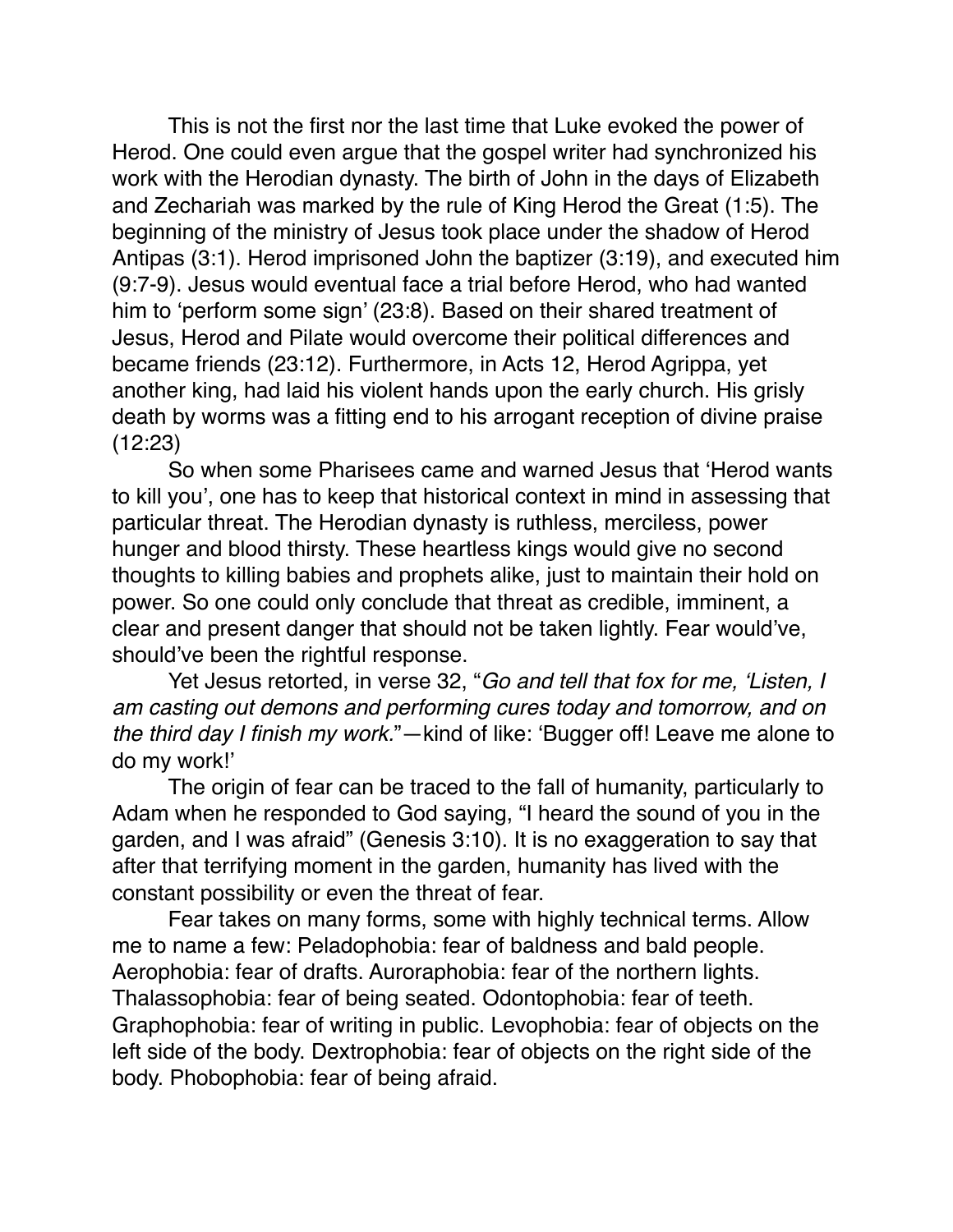In a pastoral conversation, asking 'what are you afraid of?' is risky. It exposes vulnerability that many would rather hide. I came across one particular kind of fear early on in my previous pastoral charge in Montreal, as I was moving into the manse attached to the old church. The two teenage children, PKs or preacher's kids and former residents of the manse had shared with me, in vivid details of their encounters with a 'ghost' or evil spirit inside the church building. The look on their faces told me they were indeed terrified, and were not making it up. I then prayed with them, tried to comfort them, but deep down inside, I was afraid myself and for my family—as Justin and Neo were still quite young at that time.

After discussing it with Daisy, we decided the first thing that we were doing as a family, when moving into the manse, was to take our kids to each corridor, and every dark corners of the church building and prayed. We couldn't allow fear, or even the threat of fear in any form dictates our ministering to the congregation, so we prayed. We prayed for God's cleansing, for God's blessing, and for God's protection. I am glad to say that none of us had seen any ghost, or encountered any nefarious spirit during the twelve years we lived there.

Psalmist in Psalm 27, states boldly in verse 1, "*The Lord is my light and my salvation; whom shall I fear? The Lord is the stronghold of my life; of whom shall I be afraid*?" One thing I love about psalms is its forthrightness. Psalms speak of real life situations faced by the people of God, with no coverings, no hesitations.

Fear, in the case of Psalm 27, came out of 'when evildoers assail me to devour my flesh'. It came out of lived experience when 'an army encamp against me', or when 'war rise up against me'. In ancient time, warfare is a terrifying ordeal for the besieged population. Invading army routinely slaughtered conquered people in the most brutal ways, just as a warning to all the nearby towns not to resist. Come to think of it, those kind of tactics may not be so ancient, considering what the Russian army is currently doing in Ukraine.

Yet the psalmist asks rhetorically 'Whom shall I fear? Of whom shall I be afraid?' Mixing into these verses, these real-life fears, are a number of faith statements: The Lord is my light and my salvation; the Lord is the stronghold of my life; my heart shall not fear; yet I will be confident. The Psalm speaks of an absolute trust in God, to overcome one's adversities, to support and sustains one's confidence, so one shall no longer fear. It speaks of dwelling in the house of the Lord, of finding shelter in times of